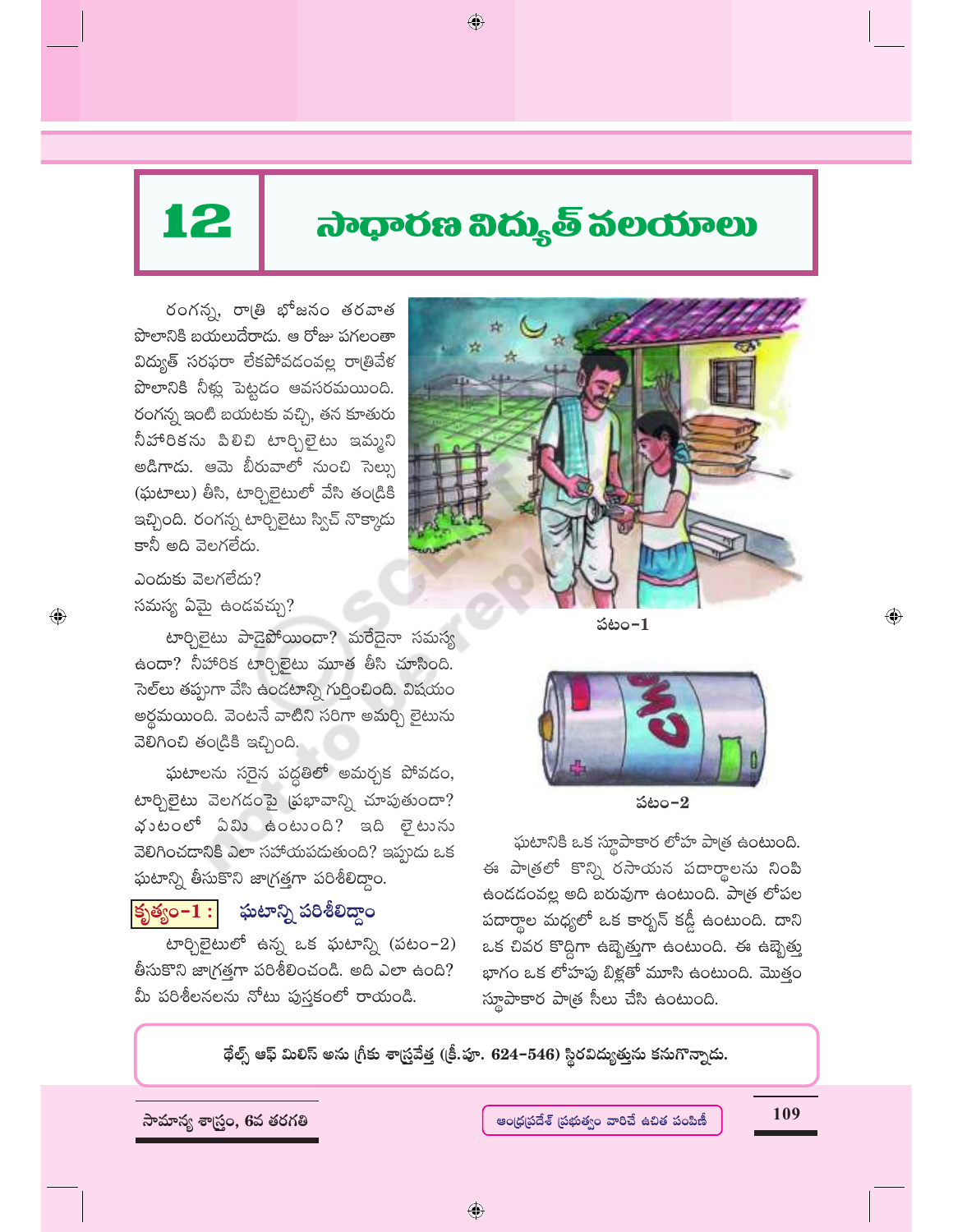$\bigcirc$ 

ఘటంపైనున్న ధన (+), ఋణ (–) గుర్తులను గమనించారా? ఇవి ఫుటం రెండు (ధువాలను సూచిస్తాయి. ఘటం రెండు (ధువాలను ఒకే తీగతో కలపవద్దు.

#### ಐಲ್ಬು:

 $\bigoplus$ 

టార్చిలైట్ బల్బును లేదా ఒక విద్యుత్ బల్బు  $($ పటం- $3)$  ను జాగ్రత్తగా పరిశీలించండి.



#### పటం– $3$

టార్చిలైట్ బల్బ్లేలో ఒక లోహపు దిమ్మ, దానిపైన గాజుబుగ్గ ఉన్నాయికదా! లోపల ఉన్న రెండు తీగలను గమనించండి. అవి ఎలా అమర్చి ఉన్నాయి? ఒక తీగ లోహపు దిమ్మకు, రెండో తీగ దిమ్మ మధ్యలో ఉన్న ఆధారానికి కలిపి ఉంటాయి. ఈ రెండు తీగలూ (ధువాలుగా పనిచేస్తాయి.

విద్యుత్ బల్బ్ల్లో దిమ్మ వెనకవైపు రెండు ఉబ్బెత్తు భాగాలుంటాయి. వాటిని పరిశీలించండి. దిమ్మ పగులగొట్టి లోపలి తీగలు ఎలా అమర్చి ఉన్నాయో పరిశీలించండి. (గాజుముక్కలు గుచ్చుకోకుండా జా(గత్తలు తీసుకోండి) టార్చ్ బల్బ్క్ విద్యుత్ బల్బుకు తేదాలను గుర్తించండి.

బల్బు లోపల ఉన్న రెండు తీగల మీదుగా ఒక సన్నని స్ప్రింగులాంటి తీగ ఉంటుంది. ఇదే బల్బులో వెలిగే భాగం. దీన్నే 'ఫిలమెంట్' అంటారు.

- బల్బుకూ, ఘటానికీ రెండు (ధువాలు ఎందుకు க்oல் ??
- ఘటం సహాయంతో బల్బు ఎలా వెలుగుతుంది?

### కృత్యం−2 : సాధారణ విద్యుత్ వలయాలు

సుమారు 15 సెం.మీ. పొడవు కలిగిన, నీలం, ఆకుపచ్చ, ఎరుపు, పసుపు రంగులు గల నాలుగు విద్యుత్ తీగలను తీసుకోండి. సాధారణంగా విద్యుత్ తీగలకు ప్లాస్టిక్ తొడుగులు ఉంటాయి. ముందుగా విద్యుత్ తీగలకు ఉన్న ప్లాస్టిక్ తొడుగును సుమారు  $2$ సెం.మీ మేర తొలగించండి. ఇప్పుడు నీలం, ఆకుపచ్చ తీగలను బల్బుకు, ఎరుపు, పసుపు తీగలను ఘటానికి, పటం–4 (ఎ) లో చూపిన విధంగా సెల్లోటేపు సహాయంతో అమర్చండి. ఘటానికి విద్యుత్ తీగలు స్థి<mark>రంగా ఉం</mark>డడానికి సెల్ హోల్డర్ వాడవచ్చు.

(ఒక పాత సైకిల్ ట్యూబును తీసుకొని దాన్ని కొన్ని వెడల్పాటి ముక్కలుగా రబ్బరు బ్యాండ్ లాగా కత్తిరించండి. (పతి ముక్కా ఘటానికి ఉండే రెండు (ధువాలను స్థిరంగా పట్టి ఉంచేటంత వెడ<mark>ల్పుగా</mark> ఉందాలి. ఇదే మీ సెల్ హోల్డర్.)

 $\bigoplus$ 

పటం- $4$ (బి) నుండి  $4$ (జి) వరకు చూపిన విధంగా విద్యుత్ వలయాన్ని వేరు వేరు విధాలుగా కలపండి. బల్బు వెలుగుతున్నదో లేదో గమనించి, మీ పరిశీలనలను పట్టిక $\mathord{\text{--}}1$ లో నమోదు చేయండి.



విలియం బర్ద్స్ అనే (బిటీష్ శాస్ర్రవేత్త (1544 – 1603) విద్యుత్ను కనుగొన్నాడు. ఇది ఒక కదిలే (పవాహాంలాంటిదని దానికి హూమర్ అని పేరు పెట్టాడు.

110

సాధారణ విద్యుత్ వలయాలు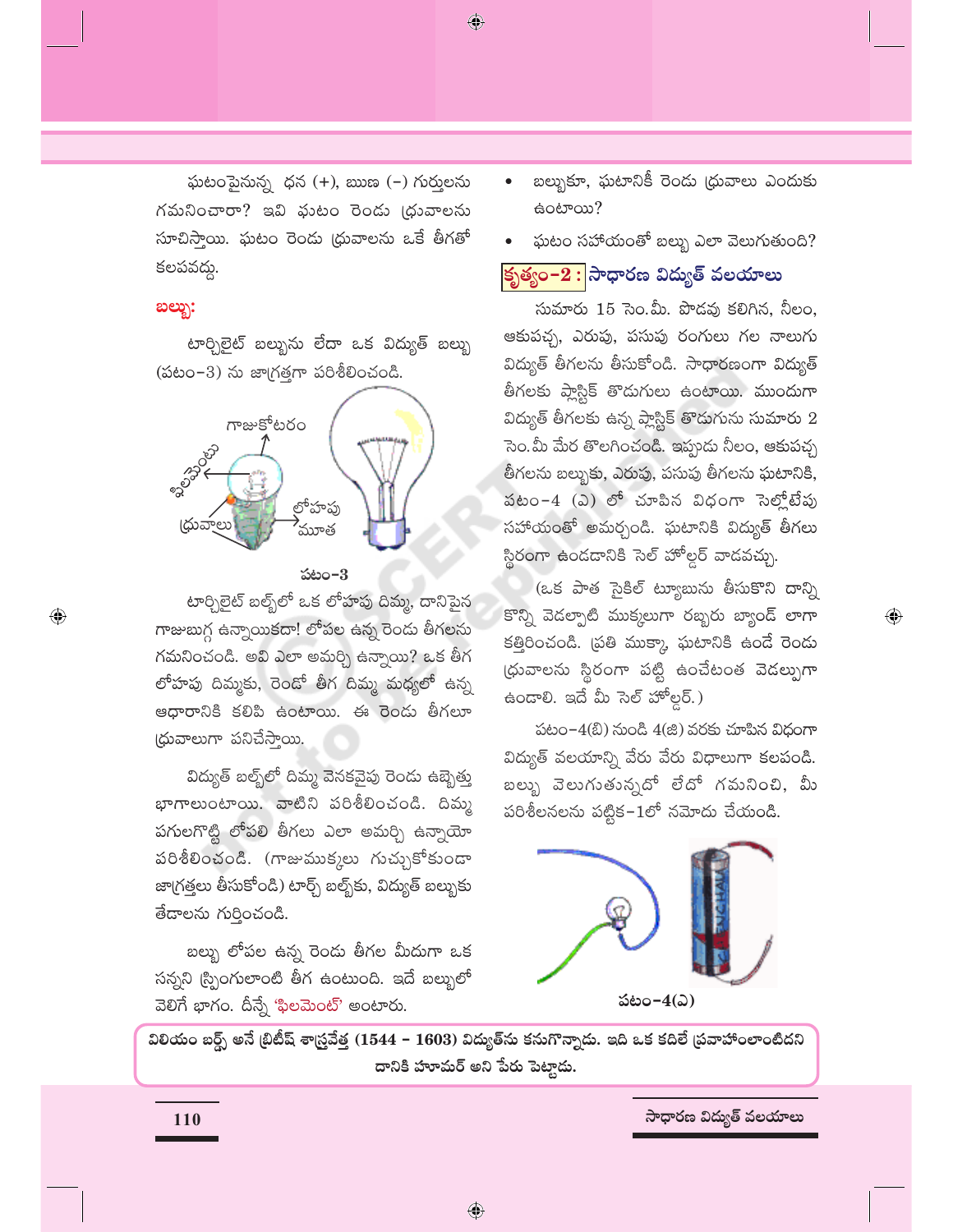$\bigoplus$ 



పటం-4(బి)



 $\text{is}$ టం– $4$ (డి) పటం– $4$ (ఇ)

 $\bigoplus$ 





పటం-4(సి)



పటాలు $(8)$  నుండి  $4(8)$ 

### $\frac{36}{25}$ క−1

| వలయం అమరిక              | బల్బు వెలుగుతుందా<br>(అవును/కాదు) |
|-------------------------|-----------------------------------|
| పటం $-4(3)$             |                                   |
| పటం− $4$ (సి)           |                                   |
| పటం− $4($ డి)           |                                   |
| పటం– $4$ (ఇ)            |                                   |
| పటం– $4(\Delta\bar{5})$ |                                   |
| పటం– $4$ (జి)           |                                   |

పక్క పటాలలో దేనిలో బల్బ్ వెలుగుతుంది?  $\partial$ ందుకు?

వేటిలో బల్బ్ వెలగదు. ఎందుకు?

 $4(\mathcal{E}), 4(\mathfrak{A})$  వటాలలో మాడువేు బల్బ్ వెలుగుతుంది. విద్యుత్ (పవహించడానికి ఒక మూసి ఉన్న మార్గం ఉంది. కాని మిగిలిన పటాలలో విద్యుత్ (పసార మార్గం మూసిలేదు.



పటం–5 సాధారణ విద్యుత్ వలయం

### వలయం అన**గానేమి**?

 $\omega$ సుం $-5$ లో చూపిన విధంగా, సాధారణ విద్యుత్ వలయానికి ఒక ఘటం (విద్యుత్ జనకం), ఒక బల్బు, సంధాన తీగలు ఉంటాయి. వలయం ద్వారా విద్యుత్ ధన (ధువం నుండి ఋణ (ధువం వైపుకు (పవహిస్తుంది.

ఘటం, బల్బ్ మధ్య విద్యుత్ (పవాహానికి కావలసిన పూర్తి మార్గాన్ని విద్యుత్ వలయం కల్పిస్తుంది.

విద్యుత్బల్బు లో కూడా ఇదే విధవైన వలయం ఉంటుంది. వలయంలోని రెండు తీగలు బల్బు కు ఉందే రెండు (ధువాలకు కలిపిఉంటాయి. వలయంలో స్విచ్ వేసినప్పుడు విద్యుత్ వలయం పూర్తయి విద్యుత్ (పవహిస్తుంది.

బెంజిమన్ (ఫాంక్లిన్ అను అమెరికన్ శాస్ర్రవేత్త (1706 – 1790) విద్యుత్**కు ధన, ఋణ ఆవేశాలుంటాయని కనుగొన్నా**దు.

 $\bigoplus$ 

 $\bigoplus$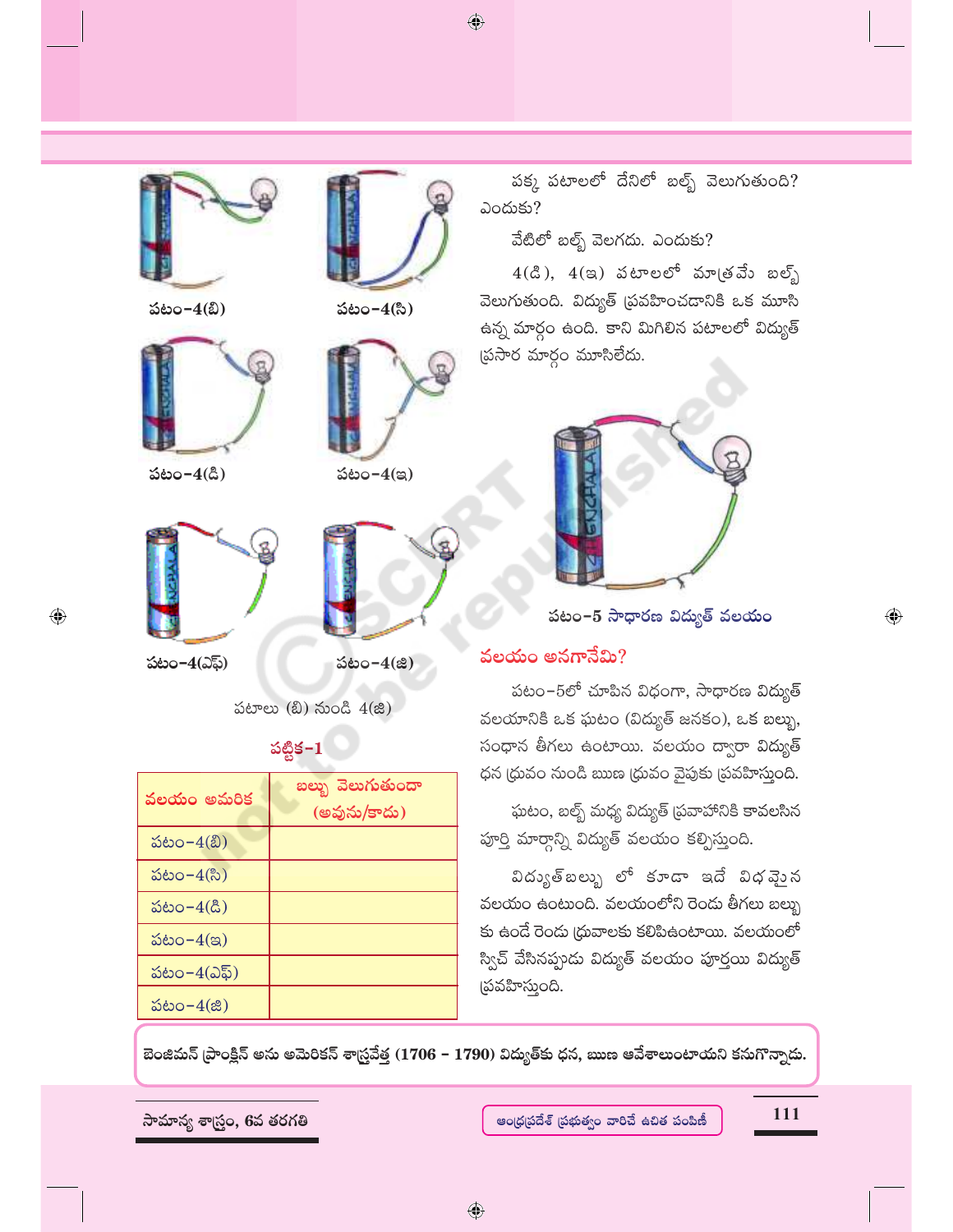$\bigcirc$ 

ఒక బల్బును పరిశీలించి అది పాడైపోయిందా లేదా చెప్పగలరా? ఫిలమెంట్లలో తేదాలు గుర్తించగలరా? ఒక పాడైపోయిన బల్బును తీసుకొని వలయంలో కలపండి అది వెలగదు. బల్బులోని ఫిలమెంటు తెగిపోవడంవల్ల విద్యుత్ (పవాహ మార్గం మూసి ఉందక పోవడంతో విద్యుత్ <mark>(పవహించదు. అందుకే</mark> బల్బ్ వెలగదు.

## స్విచ్ :

 $\bigoplus$ 

వటం−5లో చూపిన వలయంలో బలుృ కావలసినప్పుడు వెలిగేలా చూడాలంటే ఏమి చేయాలి? తీగలను ఘటం లేదా బల్బు నుండి వేరుచేయడం గాని లేదా వలయంనుండి బల్బును తొలగించడం గాని చేయాలి. కాని ఇది ఎల్లప్పుడూ సాధ్యం కాదు. టార్చిలైటు ఆర్పివేయడానికి, వెలిగించడానికి మనం తరచుగా స్విచ్ని ఉపయోగిస్తుంటాం.

స్విచ్ అంటే ఏమిటి? అది ఎలా పనిచేస్తుంది? <mark>కృత్యం–3 :</mark> స్విచ్(మీట) ఎలా పనిచేసుంది?

పటం–6లో చూపిన విధంగా ఒక చెక్క పలకపైన గాని లేదా ఒక థర్మోకోల్ షీటుపైన గాని వలయాన్ని అమర్చండి.

వలయంలో A, B ల వద్ద రెండు (డాయింగ్ పిన్నులు అమర్చండి. ఒక పిన్నీసును తీసుకొని దాని ఒక కొన (B) వద్ద తాకేటట్లుగాను, రెండవ కొన విడిగా





ఉండేటట్లుగాను అమర్చండి. బల్బు వెలుగుతుందా? ఇప్పుడు పిన్నీసు రెండవ కొనను (A) కి తాకించండి. ఇప్పుడు బల్బు వెలుగుతుందో లేదో గమనించండి.

పిన్నీసు రెండవ కొన (A) ని తాకనప్పుడు బల్బు ఎందుకు వెలగలేదు?

పై కృత్యంలో పిన్నీసు వలయాన్ని మూయదానికి లేదా తెరవదానికి ఉపయోగపడింది. అంటే ఇది ఒక స్విచ్అాగా పనిచేస్తుందన్నమాట.

 $\textcolor{black}{\textcolor{black}{\bigoplus}}$ 

స్విచ్ ఆన్ (ON) చేసిన్పుడు వలయంలో విద్యుత్ (పవహిస్తుంది, స్విచ్ ఆఫ్ (OFF) చేసినప్పుడు విద్యుత్ (పవాహం ఆగిపోతుంది. బల్బు లేదా ఇతర విద్యుత్ పరికరాలలో విద్యుత్ (పవాహాన్ని స్విచ్ నియం(తిస్తుంది.

వలయంలో విద్యుత్ (పవాహాన్ని 'కరెంటు' అంటారు.

| అంశం                    | టార్చి | విద్యుత్ బల్బు                                               |
|-------------------------|--------|--------------------------------------------------------------|
| కాంతి వనరు              | ಐಲ್ಬು  | ಐಲ್ಬು                                                        |
| విద్యుత్ వనరు           | ఘటం    | $ $ విద్యుత్ స్టేషను నుండి సరఫరా చేయబడిన విద్యుత్ (పవాహం $ $ |
| విద్యుత్ (పవాహ నియం(తకం | స్విచ్ | $\beta$ ్వచ్ (సాధారణంగా గోదకు బిగించి ఉంటుంది)               |

### పట్టిక-2 టార్చిలైటు మరియు విద్యుత్ బల్బుల పోలిక

లూగి గాల్వనీ అను ఇటలీ శాస్ర్రవేత్త (1737 – 1798) చనిపోయిన కప్ప కాళ్ళకు రెండు లోహపు పలకలను తగిలించినప్పుడు అది ఎగిరిపడడంతో జంతువుల దేహంలో విద్యుత్ ఉంటుందని భావించాడు.

సాధారణ విద్యుత్ వలయాలు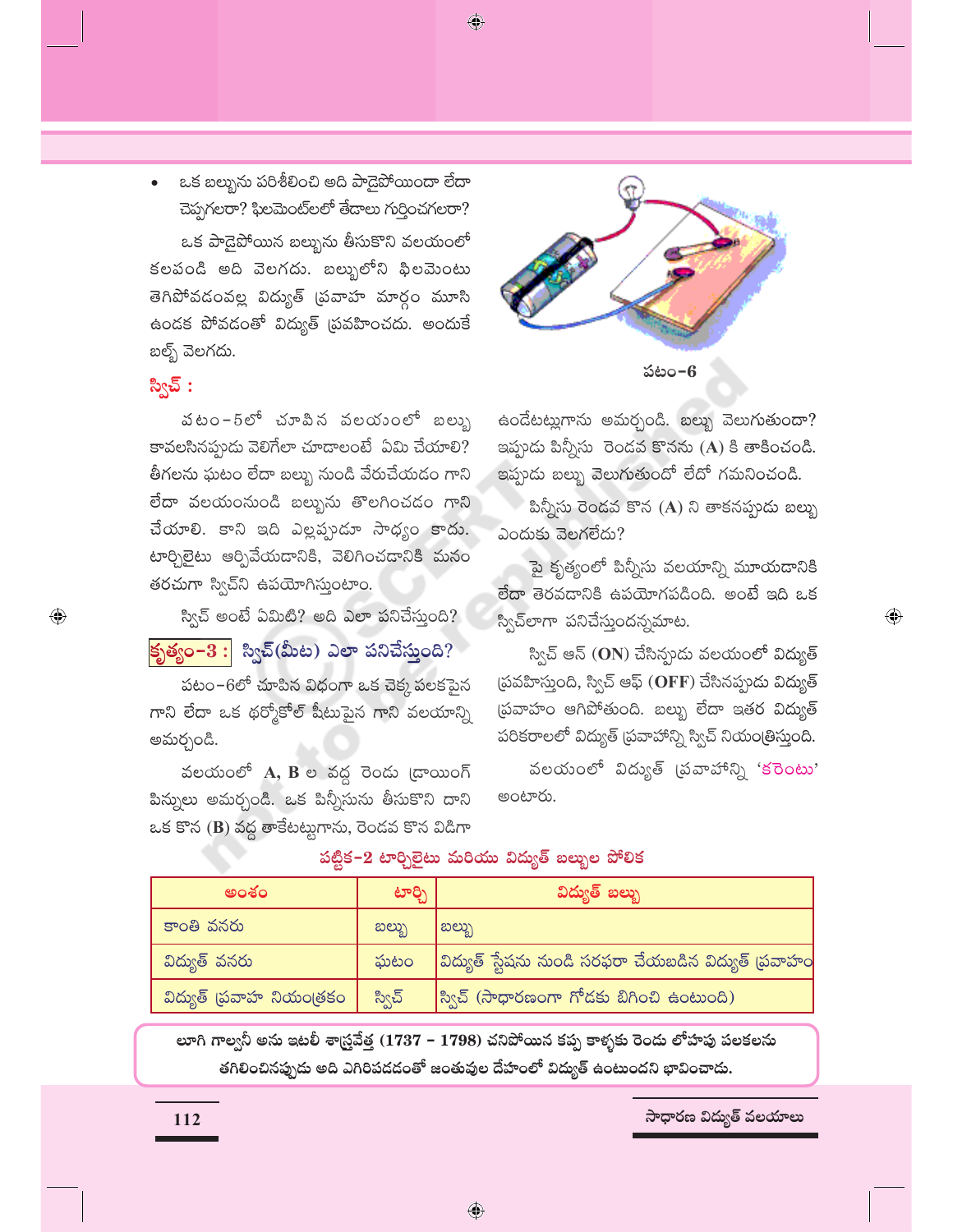$\bigoplus$ 

### **பூல் :**

టార్చిలైటులో ఏం ఉంటుంది? బల్బ్ ఎలా వెలుగుతుంది?

ఒక టార్చిలైటును తీసుకొని దాని లోపలి భాగాలను పరిశీలిద్దాం (పటం $-7$ )



### పటం–7 (టార్చిలైటు అంతర దృశ్యం)

చీకటిలో వెలుతురుకోసం సాధారణంగా టార్చిలైటును వాడతాం. టార్చిలైటులో ఒక స్థూపాకారపు గొట్టం, ఘటం, బల్బు, స్విచ్, గాజుమూత మరియు లోహపు (స్పింగు ఉంటాయి.

గొట్టం లోపల స్తూపాకారపు ఘటాలను అమర్చడానికి వీలుగా ఉంటుంది. మూతకు (స్కూ ఉండి తెరవడానికి, మూయడానికి ఉపయోగపడుతుంది. మూతను మూసి స్విచ్ ఆన్  $(\mathbf{ON})$  చేయగానే వలయం మూయబడి టార్చిలైటులో ఉన్న బల్బు వెలుగుతుంది.

ఘటాలను సరిగా అమర్చడం వల్ల బల్బు నీహారిక వెలిగించగలిగింది. ఇదే గాక టార్చిలైటు పనిచేయక పోవడానికి ఇంకా కారణాలేమైనా ఉన్నాయా?

### చేసి $\mathbf x$ చాద్దాం:

 $\bigoplus$ 

రెండు ఘటాలున్న ఒక టార్చిలైటును తీసుకొని, దానిలో ఘటాలను సాధ్యమైనన్ని విధాలుగా అమర్చండి. ఏ సందర్భంలో బల్బు వెలుగుతుందో గమనించండి.

(పతిసారి మీ అమర్పును పటం ద్వారా చూపండి. ఘటాలను ఒక నిర్ధిష్టమైన పద్ధతిలో అమర్చినప్పుడు మాత్రమే టార్చిలైటు బల్బు వెలుగుతుంది ఎందుకో గమనించారా?

### విద్యుత్ వాహకాలు, బంధకాలు

కృత్యం–2లో విద్యుత్ తీగలపైనున్న ప్లాస్టిక్ తొడుగును తొలగించిన తరవాతనే ఉపయోగించాం కదా! ప్లాస్టిక్ తొడుగును తొలగించకుండా తీగలను ఎందుకు ఉపయోగించలేదు? విద్యుత్ తీగలలో ఉందే పదార్థం ఏమిటి? విద్యుత్ తో పనిచేసేటప్పుడు కాళ్లకు ప్లాస్టిక్ చెప్పులు ధరించమని సలహా ఇస్తారు. ఎందుకు?

#### విద్యుత్ వాహకాలు, బంధకాలను కృత్యం $-3$  : ಗುರಿದ್ದಾಂ.

కృత్యం–3లో ఉపయోగించిన విద్యుత్ వలయాన్ని తీసుకోండి. పటం-8లో చూపిన విధంగా A, Bల మధ్య ఉండే పిన్నీసును తొలగించండి.

ఇప్పందు A, B లను తాకేటట్లుగా జడపిన్ను, పిన్నీసు, పెన్సిల్, రబ్బరు, ప్లాస్టిక్ స్కేలు, అగ్గిపుల్ల, లోహపు చేతి గాజు, గాజుతో చేసిన చేతి గాజు, పేపరు క్లిప్పు, ఉప్పునీరు, నిమ్మరసం మొదలయిన వస్తువులను ఒకదాని తరవాత మరొకటి ఉంచండి. ఏ ఏ సందర్భాలలో బల్బు వెలుగుతుందో పరిశీలించి  $\frac{1}{2}$ పట్టిక-3లో నమోదు చేయండి.



పటం–8

హాన్స్ ఆయిర్ స్టడ్ అను దేనిష్ శాస్ర్రవేత్త (1777 – 1851) విద్యుత్, అయస్కాంతంగా పనిచేస్తుందని కనుగొన్నాడు.



#### ఆంధ్రప్రదేశ్ (పభుత్వం వారిచే ఉచిత పంపిణీ

113

 $\textcolor{black}{\textcolor{black}{\bigoplus}}$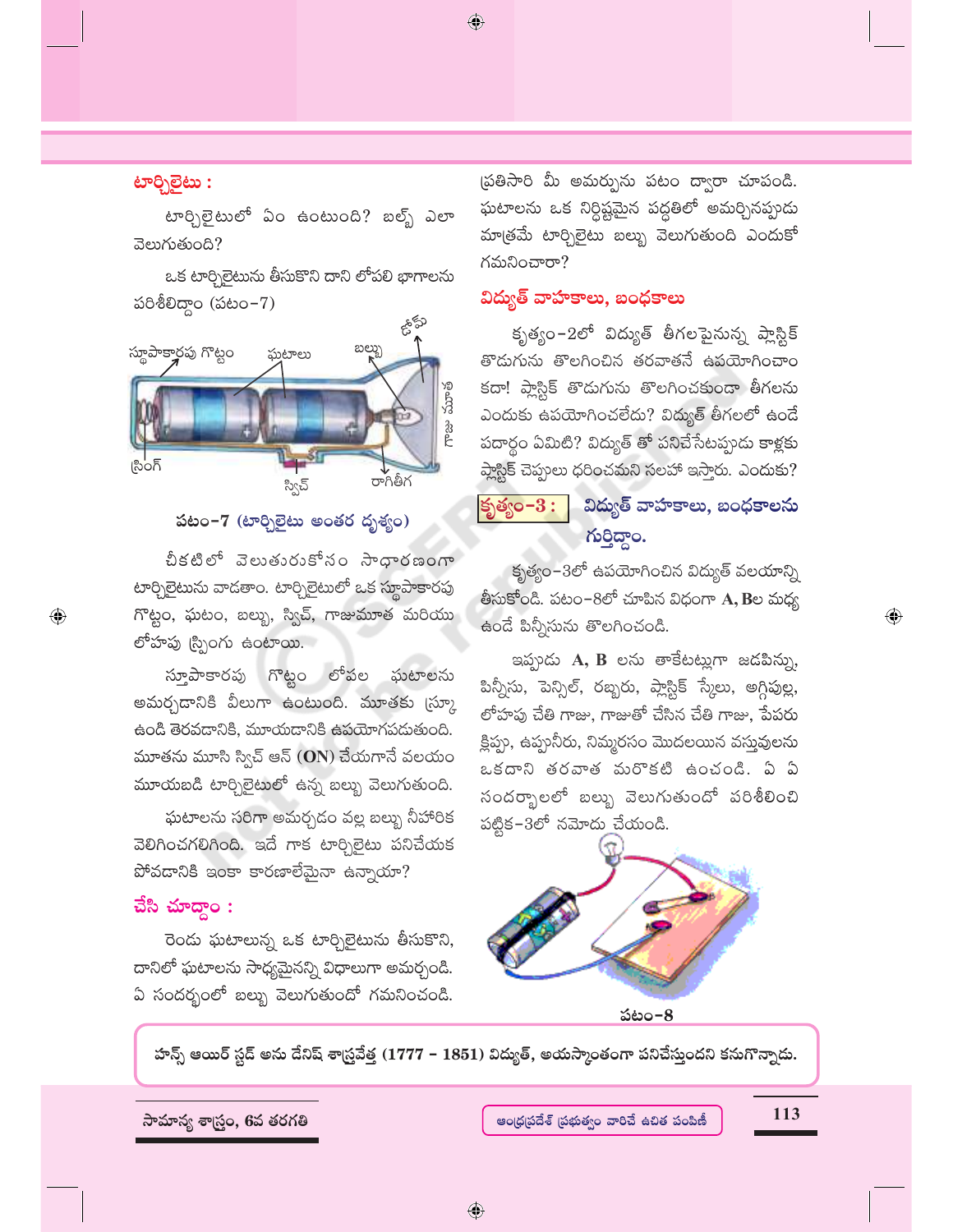$\bigcirc$ 

| వ.సం.           | వస్తువు                | పదార్థం | బల్బు వెలుగుతుందా (అవును/కాదు) |
|-----------------|------------------------|---------|--------------------------------|
| $\mathbf{1}$    | జడపిన్ను               | లోహం    | అవును                          |
| $\overline{2}$  | రబ్బరు                 | రబ్బరు  |                                |
| 3               | ప్లాస్టిక్ స్మేలు      |         |                                |
| $\overline{4}$  | అగ్గిపుల్ల             |         |                                |
| $\overline{5}$  | గణిత పేటికలోని డివైదరు |         |                                |
| $6\phantom{1}6$ | పేపరు ముక్క            |         |                                |
| $\overline{7}$  | ఇనుప మేకు              |         |                                |
| 8               | గాజుముక్క              |         |                                |
| 9               | పెన్సిల్               |         |                                |
| 10              |                        |         |                                |
| 11              |                        |         |                                |
| 12              |                        |         |                                |

పట్టిక-3 ను గమనించినప్పుడు వలయంలో  $\mathbf A,$  $\, {\bf B} \,$ ల మధ్య కొన్ని వస్తువులనుంచినప్పుడు బల్బు వెలగడాన్ని మరికొన్ని వస్తువులనుంచినప్పుడు బల్బు వెలగకపోవడాన్ని గమనించారు కదా! దీనికి కారణం ఏమిటో ఊహించండి.

విద్యుత్ను తమగుండా ప్రవహింపచేసే పదార్థాలను 'విద్యుత్వాహకాలు' అంటారు.

విద్యుత్సు తమగుండా (పవహింపనీయని పదార్థాలను 'విద్యుత్<sub>బంధకాలు' అంటారు.</sub>

మైఖేల్ ఫారదే అను భౌతిక రసాయన శాస్ర్రవేత్త (1791 – 1867) మొట్టమొదటగా విద్యుత్ మోటారును కనుగొన్నాదు.

114

 $\bigoplus$ 

సాధారణ విద్యుత్ వలయాలు

 $\bigoplus$ 

 $\bigcirc$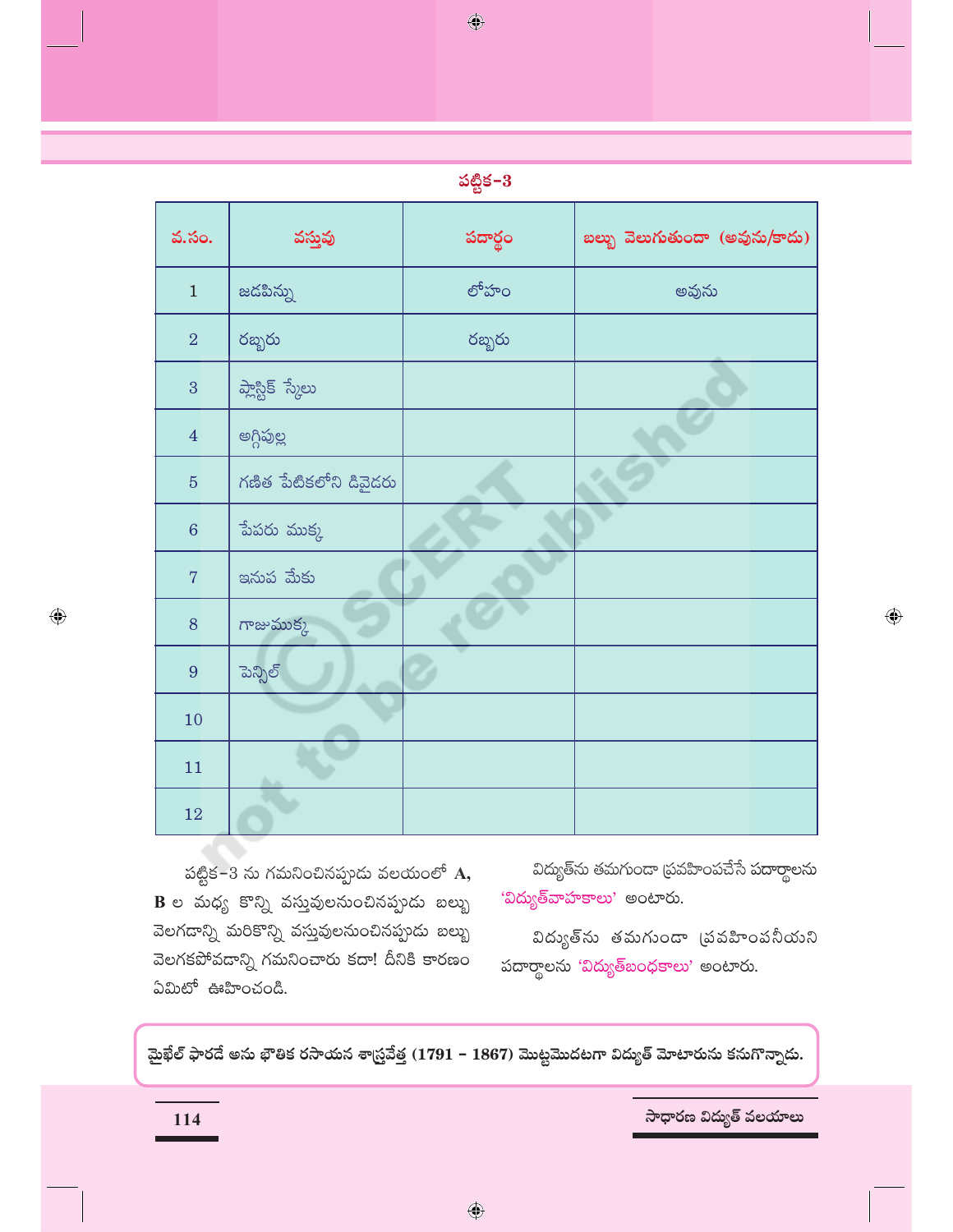దీని ఆధారంగా పట్టిక–3లోని వస్తువులను విద్యుత్ వాహకాలు, విద్యుత్ బంధకాలుగా వర్గీకరించి పట్టిక–4లో రాయండి.

| విద్యుత్ వాహకాలు | విద్యుత్ బంధకాలు |
|------------------|------------------|
|                  |                  |
|                  |                  |
|                  |                  |
|                  |                  |
|                  |                  |
|                  |                  |

### పట్టిక $-4$

### బల్బు కథ :

 $\bigoplus$ 

బల్బు ఆవిష్కరణ ఎంతో కుతూహలాన్ని కలిగిస్తుంది. కేవలం స్విచ్ నొక్కగానే వెలిగే ఒక సాధారణ పరికరంగానే బల్బు గురించి మనకు తెలుసు కాని, (వస్తుతం మనం వాడే బల్బు వెబట్టమొదటి విజయంతమైన రూపాన్ని కనుగొనడంలో ఎంతో మంది శాస్త్రవేత్తలు ఎన్నో సంవత్సరాలు కష్టపద్దారు. అటువంటి శాస్త్రవేత్తలలో విజయం సాధించిన శాస్త్రవేత్త థామస్ ఆల్వా ఎడిసన్.



పటం-9: థామస్ ఆల్వా ఎడిసన్

చిన్నతనం నుండే ఎడిసన్కు అన్ని విషయాలు తనంత తానుగా తెలుసుకోవాలనే కోరిక బలంగా ఉండేది. (పతిదీ స్వయంగా (పయోగ పూర్వకంగా నేర్చుకొనే తత్త్వం ఉన్న మనిషి, ఆశ్చర్యం కలిగించే విషయం ఏమంటే తన జీవిత కాలంలో ఎడిసన్

సుమారు 1000కి పైగా నూతన అవిష్కరణలు చేశాడు.

 $\bigoplus$ 

ఎడి న న్ శాస్త్రజ్ఞు దే అయినప్పటికి బల్బు (పస్తుత రూపాన్ని కనుగొనడానికి చాలా సంవత్సరాలు కష్టపడవలసి వచ్చింది. ఎడిసన్ సన్నని దారం వంటి ప్లాటినం తీగగుండా విద్యుత్సు (పవహింపజేస్తే అది



 $\bigoplus$ 

వేడెక్కి కాంతినివ్వడం గమనించాడు. కాని కేవలం కొన్ని సెకన్లలోనే అది మండిపోయింది. తీగచుట్టూ ఆవరించిఉన్న గాలిని తీసివేస్తే ఇంత త్వరగా మండిపోకుండా ఉండేదని ఎడిసన్ భావించాడు.

ఒక గాజుబుగ్గను తయారుచేసి, దానిలో ప్లాటినం ఫిలమెంటును ఉంచి బుగ్గలోఉన్న గాలిని తొలగించా<mark>డు.</mark> ఆ ఫిలమెంటు గుండా విద్యుత్సు (పవహింపజేశాడు. అది 8 నిమిషాలపాటు నిరంతరాయంగా వెలిగింది. దీనితో ఉత్తేజితుడైన ఎడిసన్, వేరు వేరు పదార్థాలపై ప్రయోగాలు చేస్తూ ఇంకా మంచి ఫిలమెంటు కోసం (పయత్నించాడు. అతడు మసి పూత పూసిన నూలుదారాన్ని ఫిలమెంటుగా వాడగా, ఇది  $45$ గంటలపాటు నిరంతరాయంగా వెలిగింది.

వేసవిలో ఒకరోజున ఒక వ్యక్తి వెదురుతో చేసిన ఒక విసనక(రతో గాలి విసురుకోవడం ఎడిసన్ గమనించాడు. వెంటనే అతనికి ఒక ఆలోచన వచ్చి

మైఖేల్ ఫారడే అను భౌతిక రసాయన శాస్ర్రవేత్త (1791 – 1867) విద్యుత్ జనరేటర్ను కనుగొన్నాడు.

సామాన్య శాస్ర్టం, 6వ తరగతి

115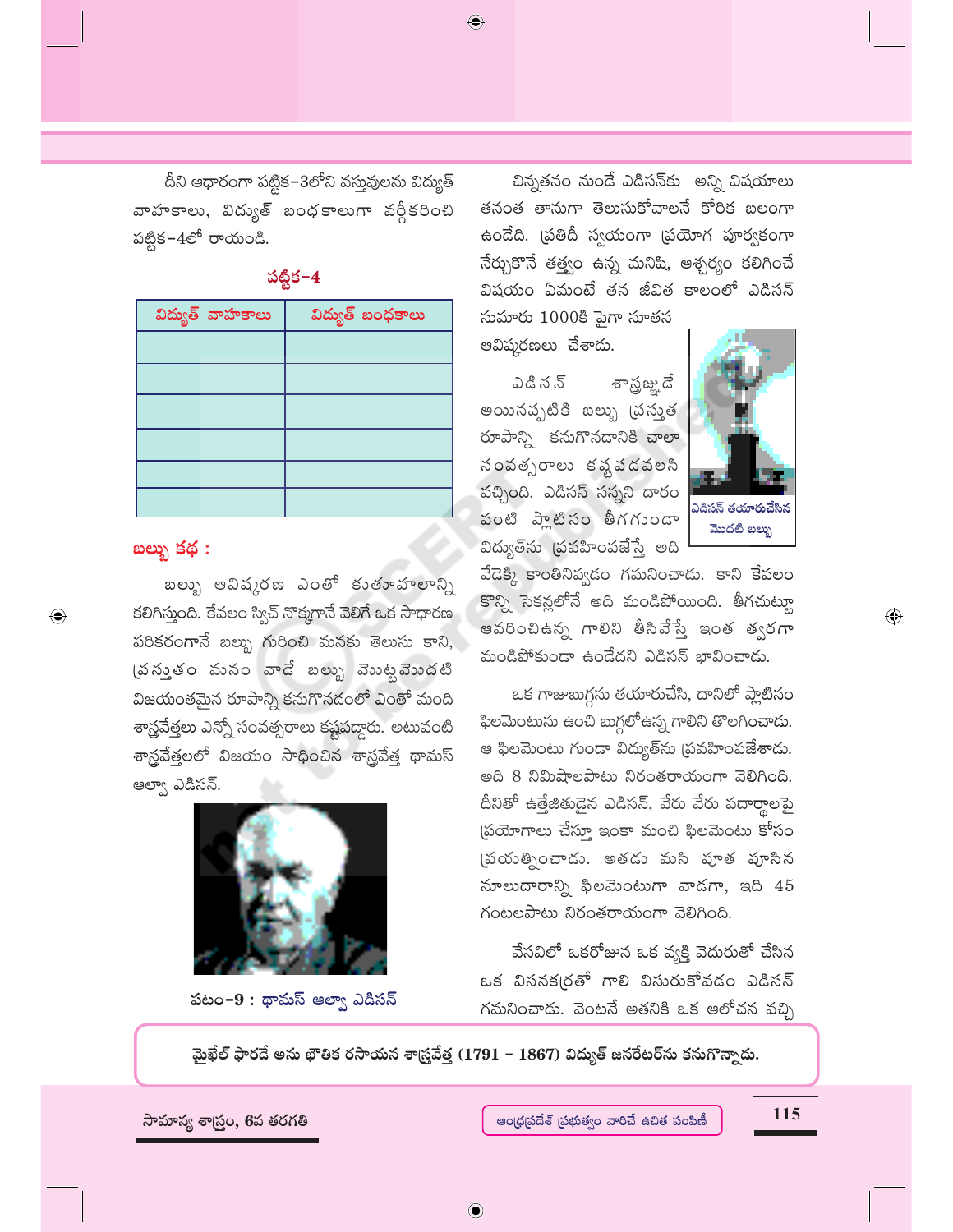$\bigoplus$ 

వెదురు తీగలను ఫిలమెంటుగా ఎందుకు వాడకూడదు అని భావించి ఆ ఆలోచనను అమలుపరచగా, ఆశ్చర్యకరంగా ఆ ఫిలమెంటు చాలా రోజుల పాటు నిరంతరాయంగా వెలిగింది. చివరిగా దూదిని ఫిలమెంట్గా ఉపయోగించి వెదురు కంటే మంచిదని నిరూపించాడు.

అనేక (పయోగాల ఫలితంగా నేడు మనం వాడుతున్న టంగ్స్టేన్ ఫిలమెంటు బల్బు పుట్టింది. నిజంగా ఆశ్చర్యం కదా!

### కీలక పదాలు :

 $\bigoplus$ 

విద్యుత్తు, ఘటం, బల్బు, (ధువాలు, ఫిలమెంటు, స్విచ్ వలయం ,విద్యుత్ వాహకం ,విద్యుత్ బంధకం, టంగ్5్టన్.

## మనమేం నేర్చుకున్నాం $\overline{?}$

- టార్చిలైటులో ఘటం విద్యుత్తు వనరుగా ఉంటుంది.
- ఘటానికి ధన (+), ఋణ (-) (ధువాలున్నాయి.
- బల్బులో ఫిలమెంటు కాంతి నిస్తుంది.
- మూసిన వలయం గుండా విద్యుత్తు (పవహిస్తుంది.
- వలయంలో విద్యుత్ (పవాహాన్ని స్విచ్ నియం(తిస్తుంది.
- టార్చిలైటులో ఘటం, బల్బు, స్విచ్ల వలయాన్ని పూర్తిచేస్తే బల్బు వెలుగుతుంది.
- విద్యుత్తును తమ గుండా (పవహింప జేసే పదార్థాలను విద్యుత్ వాహకాలు అంటారు.
- విద్యుత్తును తమగుండా (పవహింపజేయని పదార్థాలను విద్యుత్ బంధకాలు అంటారు.
- విద్యుత్ బల్బును థామస్ ఆల్వా ఎడిసన్ కనిపెట్టాడు.

### అభ్యసనాన్ని మెరుగుపరచుకుందాం :

- 1. విద్యుత్ వలయం అనగానేమి? పటం సహాయముతో వివరించండి.
- 2. టార్చిలైటు యొక్క భాగాలేవి?
- బల్బులో వెలుగునిచ్చే భాగం ( 3.  $\lambda$ ఎ) లోహపు మూత బి) గాజుకోటరం
	- సి) ఫిలమెంటు డి) (ధువాలు
- (కింది వాటిని విద్యుద్వాహకాలు, విద్యుత్ 4. బంధకాలుగా వర్గీకరించండి
	- బి) ప్లాస్టిక్ పెన్ను ఎ) నీరు
	- సి) పెన్సిల్ ముక్కు డి) పొడిగా ఉన్న నూలుగుడ్డ
	- ఇ) తడిగా ఉన్న నూలుగుడ్డ
	- ఎఫ్) పొడిగా ఉన్న కట్టె
	- జి) తడిగా ఉన్న కట్టె
- 5. చేతికి రబ్బరు తొడుగు వేసుకొని వీథిదీపాలను బాగుచేస్తున్న ఒక వ్యక్తిని చూసి నిహారికకు అనేక సందేహాలొచ్చాయి. ఆ సందేహాలు ఏమై ఉండచ్చు?

 $\bigoplus$ 

- 6. పాఠంలోని కృత్యం–4లో కొన్నిసార్లు బల్బు వెలగడం గమనించాం. ఈ సందర్భాలలో కూడా బల్బు వెలగకుండా చేయగలనని నిహారిక సవాలు చేయడమేగాక వెలగకుండా చేసి చూపించింది. ఆమె ఏమేమి చేసి ఉండవచ్చు.
- 7. పటం- $10$ లో చూపిన విధంగా వలయాన్ని కలపండి.
	- ఎ) బల్బు వెలుగుతుందా? ఎందుకు?
	- బి) బల్బు వెలిగే విధంగా వలయాన్ని పూర్తి చేయండి?

ఇంగ్లాండ్లోని గోడర్మింగ్ అనే [పాంతంలోని [పయోగాత్మకంగా మొట్టమొదటి విద్యుత్ పవర్ ప్లాంట్ను ఏర్పాటు చేశారు.

సాధారణ విద్యుత్ వలయాలు